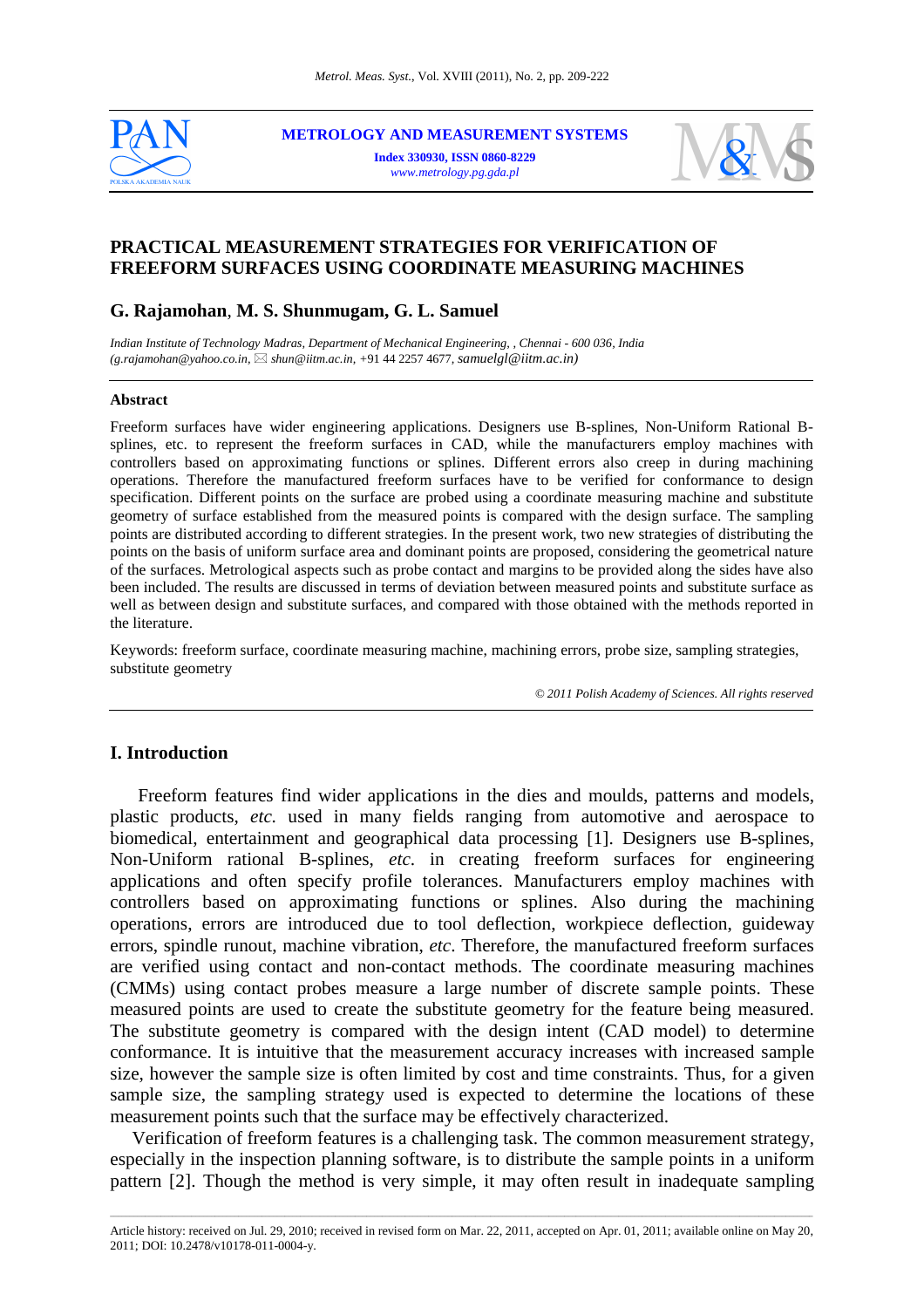when there are sharp changes in curvatures and unnecessarily more sampling at relatively flat regions, both of which are undesirable in the measurement process. A number of research efforts to overcome this problem have been reported in the literature. Cho and Kim [3] proposed a sampling method using the surface mean curvature. Their method divides the surface into sub-regions and ranks them according to their mean curvature. A factor called region selection ratio, ranging between 0 and 1, is used in such a way that sample points are spread over the surface for larger region selection ratio and accumulated at the regions of high curvature for smaller region selection ratio. Pahk, *et al*. [4] proposed three sampling methods, viz. uniform distribution, curvature dependent distribution and hybrid distribution. The uniform distribution places sample points in the middle of the surface grid. The curvature dependent distribution uses the normal curvature and places more sample points at regions of high normal curvature. The hybrid method distributes the sample points in a user-specified proportion between the uniform and curvature dependent distribution methods.

Edgeworth and Wilhelm [5] proposed an iterative method based on the surface normal data in which an interpolating curve between sample points on an initially sampled surface is developed and areas requiring further samples are identified for a complete measurement. ElKott, *et al.* [6, 7] proposed four sampling algorithms based on surface feature. The equiparametric sampling method distributes the sampling points equally along the knot vectors. The patch-size-based sampling method divides the surface into patches at the knot vectors. The share of points along the *u* and *v* parametric directions is proportional to the size of the patch. The patch mean Gaussian curvature method ranks the surface patches on the basis of their mean Gaussian curvature and the share of sample points will be larger for patch with higher ranking. The fourth method combines patch size and mean Gaussian curvature-based methods with user specified weights.

Ainsworth, *et al*. [8] proposed three sampling criteria, namely a chord length criterion specifying the maximum chordal deviation between the line connecting any two points and the surface; a minimum sample density criterion specifying the maximum allowed distance between any two neighboring points on the surface; and a parameterization based sampling criterion taking the number of samples per knot span as specified by the user. Obeidat and Raman [9] proposed three heuristic algorithms for sampling of freeform surface patches using maximum Gaussian curvature, mean Gaussian curvatures and the point with average of the mean Gaussian curvature and minimum Gaussian curvature as critical points. The first algorithm starts with three sample locations in each patch corresponding to the critical points and places additional sample points in low density patches. In the second algorithm, the initial sample points are placed according to the first algorithm and the remaining points are added according to a particular patch size. The third algorithm first allocates sample points using patch mean Gaussian curvature ratio, additional sample points are added according to patch size ratio.

It is seen that different strategies have been reported in the literature for verification of freeform features using a CMM. Given the number of sample points, the sampling strategy has to distribute these points over the surface in such a way that the feature is effectively characterized. At the sample positions, the measurement is carried out and the measured points are used to construct the substitute geometry or surface*.* The linear and normal deviations of the measured point from substitute surface are shown in Fig. 1. It is observed from the literature that the effect of probe size on the sampling results is not considered, while this is very important as the probe may not make contact with the work surface at the same point as that of the sampling point chosen. Next important observation is that these strategies lack metrological sense, which emphasizes that the sample points cannot be located at the edges as the edge measurement is unreliable. These issues can cause potential changes in the results obtained during verification. The above issues have already been considered by the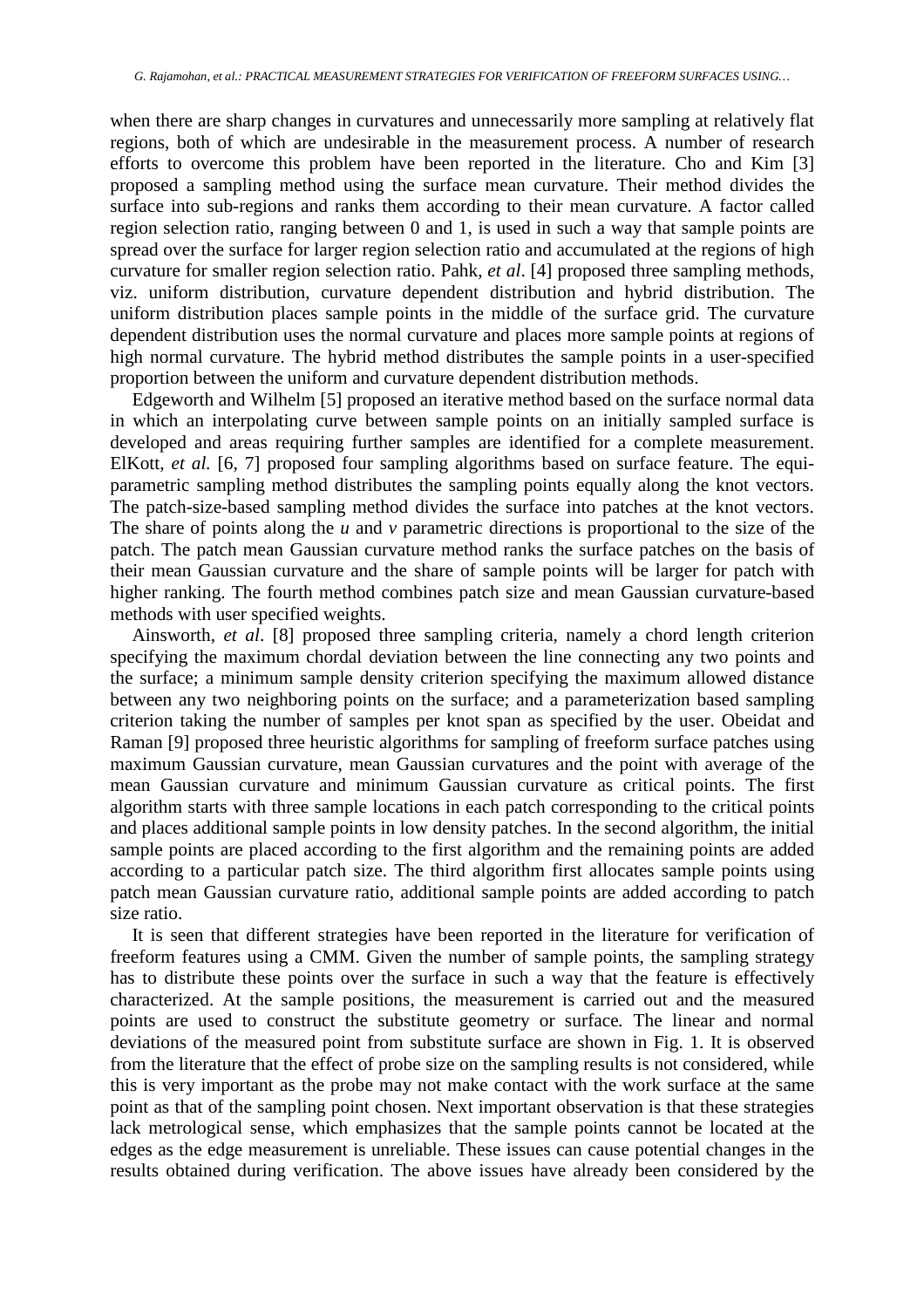authors for freeform profiles [10] and are being extended here to freeform surfaces. Two new surface geometry based sampling strategies have been proposed in the present work. The first strategy is based on the surface area and the second strategy is based on the concept of dominant points. Three existing sampling strategies, namely the uniform distribution in Cartesian space and parametric space and distribution based on patch-size are also implemented. The results obtained using all these five methods are reported and discussed. It is seen that uniform surface area based method performs well in capturing higher form error values with low positional errors.

# **2. CAD model of freeform surface**

The freeform features used in this study use the Non-Uniform Rational B-Splines (NURBS) representation [11]. The NURBS is used here, as it is the de facto industrial standard for computer aided design (CAD) due to its ability to accurately represent various shapes, including the primitives such as the spheres, cylinders, etc. to even very complex freeform features. The CAD model of freeform surface is referred to as design freeform surface or simply design surface in the present work.

The design surface used in this work is a  $C^2$  continuous, Non-uniform Rational B-Spline (NURBS) surface. The NURBS surface is defined using  $(n+1)*(m+1)$  control points, denoted as  $P_{i,j}$ . The NURBS surface with degrees  $(p, q)$ , defined in parametric space  $(u, v)$ , is given as:

$$
S(u,v) = \frac{\sum_{i=0}^{n} \sum_{j=0}^{m} N_{i,p}(u) N_{j,q}(v) w_{i,j} P_{i,j}}{\sum_{i=0}^{n} \sum_{j=0}^{m} N_{i,p}(u) N_{j,q}(v) w_{i,j}}; \quad u, v \in [0,1].
$$
\n(1)

The  $\{P_{i,j}\}\$ are the control points forming a bidirectional control net, the  $\{w_{i,j}\}\$ are the weights and  $\{N_{i,p}(u)\}\$  and  $\{N_{i,q}(v)\}\$  are the non-rational B-spline basis functions defined in the knot vectors *U* and *V* respectively. The value of  $N_{i,p}(u)$  can be estimated using the following recursive relations, choosing  $0/0 = 0$ , if the denominators in the equation become zero.

$$
N_{i,p}(u) = \frac{u - u_i}{u_{i+p} - u_i} N_{i,p-1}(u) + \frac{u_{i+p+1} - u}{u_{i+p+1} - u_{i+1}} N_{i+1,p-1}(u),
$$
\n(2)

where,  $N_{i, 0}(u) = 1; \t u_i \le u \le u_{i+1}$ 0; otherwise

The above equation can be used to compute  $N_{i,q}$  (*v*) by appropriately replacing the variables.

The data used for designing the example surface is given below. Surface degrees  $(p, q)$ : 3, 3 Number of control points  $((n+1) * (m+1))$  : 5  $*$  5 Control points (mm):  $P_{0,0}(0, 0, 20)$   $P_{0,1}(0, 12.5, 30)$   $P_{0,2}(0, 25, 33)$   $P_{0,3}(0, 37.5, 20)$   $P_{0,4}(0, 50, 25)$  $P_{1,0}(12.5, 0, 23)$   $P_{1,1}(12.5, 12.5, 27)$   $P_{1,2}(12.5, 25, 30)$   $P_{1,3}(12.5, 37.5, 17)$   $P_{1,4}(12.5, 50, 23)$  $P_{2,0}(25, 0, 25)$   $P_{2,1}(25, 12.5, 25)$   $P_{2,2}(25, 25, 27)$   $P_{2,3}(25, 37.5, 22)$   $P_{2,4}(25, 50, 25)$  $P_{3,0}(37.5, 0, 20)$   $P_{3,1}(37.5, 12.5, 27)$   $P_{3,2}(37.5, 25, 20)$   $P_{3,3}(37.5, 37.5, 20)$   $P_{3,4}(37.5, 50, 14)$  $P_{4,0}(50, 0, 27)$   $P_{4,1}(50, 12.5, 23)$   $P_{4,2}(50, 25, 25)$   $P_{4,3}(50, 37.5, 27)$   $P_{4,4}(50, 50, 22)$ 

Knot vectors: *U* = {0.0, 0.0, 0.0, 0.0, 0.3600, 1.0, 1.0, 1.0, 1.0}

*V* = {0.0, 0.0, 0.0, 0.0, 0.3717, 1.0, 1.0, 1.0, 1.0}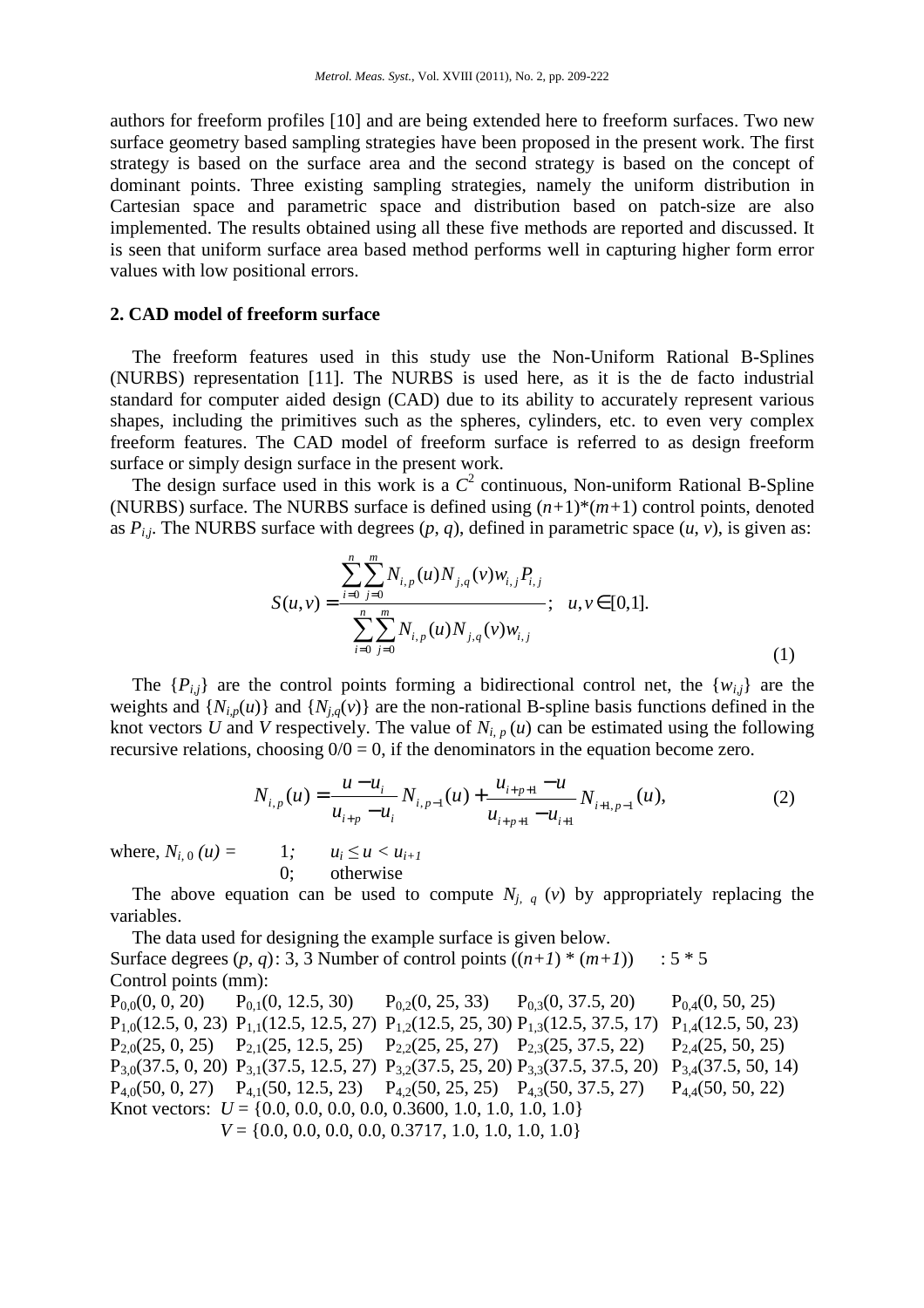Fig. 2 shows the design freeform surface. The design surface is discretized in Cartesian space with suitable ∆*x* and ∆*y* spacing along the *x* and *y* axes. The corresponding *u* and *v* parameter values at each point on Cartesian space are computed. The mean curvature (*H*) and Gaussian curvature  $(K)$  are also computed  $[12]$  using the following equations.

$$
H = \frac{EN - 2FM + GL}{2(EG - F^2)}; \quad K = \frac{LN - M^2}{(EG - F^2)},
$$
(3)  

$$
E = \vec{S}_u \cdot \vec{S}_u; \quad F = \vec{S}_u \cdot \vec{S}_v; \quad G = \vec{S}_v \cdot \vec{S}_v; \quad L = \vec{n} \cdot \vec{S}_{uu}; \quad M = \vec{n} \cdot \vec{S}_{uv}; \quad N = \vec{n} \cdot \vec{S}_{vv}; \quad \vec{n} = \frac{\vec{S}_u \times \vec{S}_v}{|\vec{S}_u \times \vec{S}_v|},
$$

where,  $S_u$  is the first derivative along *u*;  $S_v$  is the first derivative along *v*;  $S_{uu}$  is the second derivative along *u*;  $S_{uv}$  is the derivative of  $S_u$  along *v* and  $S_{vv}$  is the second derivative along *v*. The symbols  $\times$  and  $\bullet$  indicate the cross and dot products respectively.



Fig. 1. Freeform surface showing the measured point and deviations.



Fig. 2. 3-D plot of the design surface.

#### **3. Measurement strategies**

In the present work, performance of all the reported algorithms is analyzed with 5% margins from all boundaries/edges. The start and end points are set at 5% of the feature size along that direction in Cartesian space. For this margin, the lower and upper bounds of the surface along the *x*-axis, denoted as *xmin* and *xmax* respectively, are computed. The corresponding parameter values are *umin* and *umax* respectively. Similarly, the lower and upper bounds of the surface along the *y*-axis, denoted as *ymin* and *ymax* respectively, are computed. The corresponding parameters values are *vmin* and *vmax* respectively. The general flowchart for all measurement strategies is shown in Fig. 3.

#### *3.1. Existing methods*

#### *3.1.1. Uniform distribution in Cartesian space*

The sample points are distributed with nearly equal spacing along the *x* and *y* axes. The spacing between sample points along each axis depends on the feature size and the number of sampling points along that axis. Then, the positions  $(x^*, y^*)$  of all the sampling points can be obtained from the equation given below.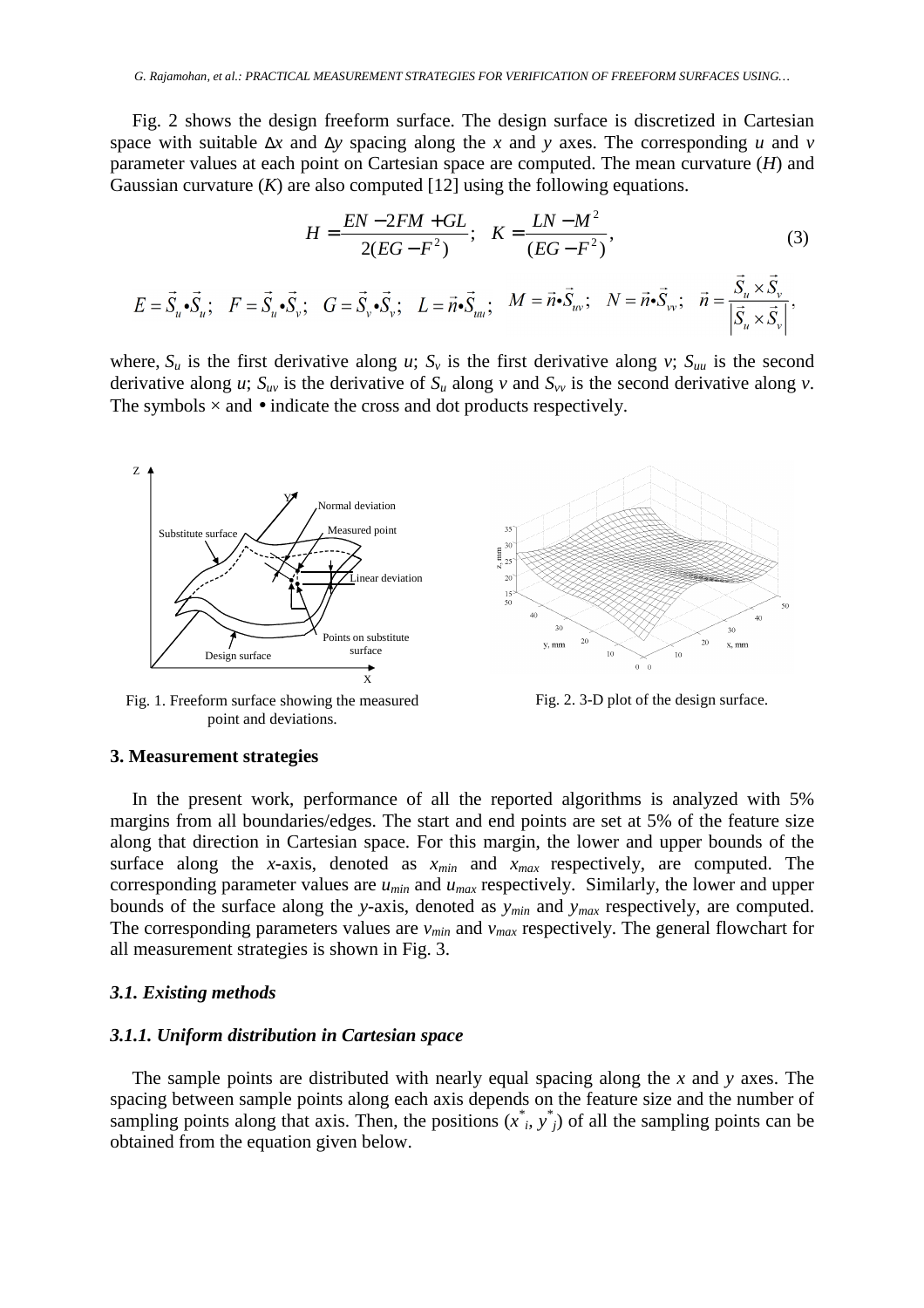$$
x_i^* = x_{\min} + (i-1)\frac{x_{\max} - x_{\min}}{(N_u - 1)}; i = 1, ..., N_u \text{ and } y_j^* = y_{\min} + (j-1)\frac{y_{\max} - y_{\min}}{(N_v - 1)}; j = 1, ..., N_v, (4)
$$

where  $N_u$  and  $N_v$  are the sample sizes along the *x* and *y* axes respectively. Using the computed  $(x^*$ <sup>*i*</sup>,  $y^*$ <sub>*j*</sub>) values, the nearest point  $(x_i, y_j)$  on the discretized surface is obtained. The sample points thus obtained are shown in Fig. 4a.



Fig. 3. General flowchart for the present work.

## *3.1.2. Uniform distribution in parametric space*

The sample points are distributed with nearly equal spacing along the *u* and *v* parametric directions. The spacing between sample points along each parametric direction depends on the range of the parameter and the number of sampling points along that direction. The positions of sample points  $(u^*, v^*)$  are given by the following equation:

$$
u_i^* = u_{\min} + (i-1)\frac{u_{\max} - u_{\min}}{(N_u - 1)}; i = 1, ..., N_u \text{ and } v_j^* = v_{\min} + (j-1)\frac{v_{\max} - v_{\min}}{(N_v - 1)}; j = 1, ..., N_v,
$$
 (5)

where  $N_u$  and  $N_v$  are the sample sizes along the *u* and *v* directions respectively. The computed  $(u^*, v^*)$  values are used to select the nearest points  $(u_i, v_j)$  from the discretized design surface. The sample points obtained by this method are shown in Fig. 4a.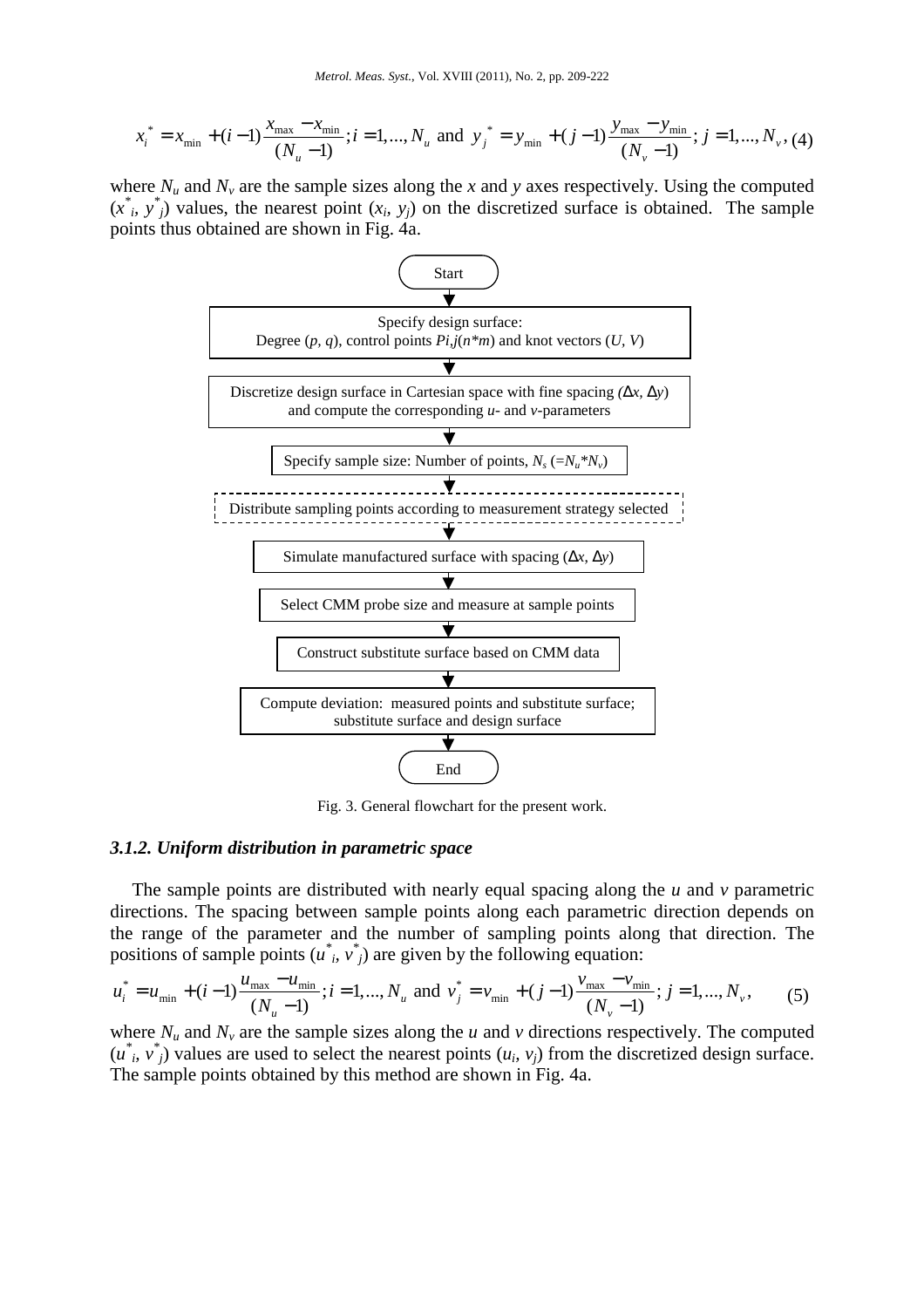#### *3.1.3. Distribution based on patch size*

The patch size ranking strategy proposed by Obeidat and Raman [9] is suitably modified to work for a given sample size. The knot vectors (*U, V*) are used to divide the given design surface into patches and the patch sizes are computed. If a patch has *u* bounds as  $u_1$  and  $u_2$  and *v* bounds as  $v_1$  and  $v_2$ , the patch size is computed as  $(u_2 - u_1) * (v_2 - v_1)$ . The given sample size  $N<sub>s</sub>$  is shared among the patches based on their sizes. The selection of sample points is based on mean Gaussian curvatures (*K*). The points are selected in the order of  $K_{max}$ ,  $K_{avg1}$ ,  $K_{avgmin1}$ , *etc*. The Gaussian curvatures are computed as:

$$
K_{avg1} = (K_{max} + K_{min})/2; \quad K_{avg2} = (K_{avg1} + K_{max})/2; \quad K_{avgmin1} = (K_{avg1} + K_{min})/2
$$
  

$$
K_{avgmin2} = (K_{avgmin1} + K_{min})/2; \quad K_{avgmin3} = (K_{avgmin2} + K_{min})/2.
$$
 (6)

#### *3.2. Proposed methods*

# *3.2.1. Distribution based on surface area*

The proposed method starts with computation of surface area  $(A_t)$  by approximating the design surface to consist of planar triangular facets obtained using the discretized data. The total surface area is obtained as:

$$
A_{t} = \sum_{k=0}^{N-1} \sum_{l=0}^{M-1} (\Delta_{k,2l} + \Delta_{k,2l+1}),
$$
\n(7a)

where  $\Delta_{k,2l}$  is the area of a triangle with vertices at  $[(k, l), (k+1, l)$  and  $(k+1, l+1)]$ ,  $\Delta_{k,2l+1}$  is the area of a triangle with vertices at  $[(k, l), (k, l+1)$  and  $(k+1, l+1)]$  and  $(N + 1), (M + 1)$  are the number of points on the discretized surface along the x and y directions respectively. The area per sample point is computed as:

$$
A_p = \frac{A_t}{(N_u - 1)(N_v - 1)},
$$
\n(7b)

where,  $N_u$  and  $N_v$  are the number of sample points along the respective axes. Starting from  $(x_i)$  $x = x_{min}$ ,  $y_i = y_{min}$ , the  $(x_{i+1}, y_{i+1})$  values are selected such that the aspect ratio between the *x* and *y* axes are maintained and at the same time the surface area between  $(x_i, y_j)$  and  $(x_{i+1}, y_{j+1})$  is nearly equal to  $A_p$ , with *i* varying from 1,…, $(N_u-1)$  and *j* varying from 1,…, $(N_v-1)$ . The sample points thus obtained are shown in Fig. 4b.

#### *3.2.2. Distribution based on dominant points*

The points on a freeform surface with maximum local mean curvature are identified as dominant points [13]. The computation of curvatures is outlined in Section 2. Along with these points, four points defining the corners of the surface are taken to obtain the initial sample set. The initial sample points are used to form regions on the surface in Cartesian space. Additional sample points are added one at a time, starting with the largest region in terms of surface area. The sample point is taken to be nearly mid-point of the region. After adding the point, the region is divided into four sub-regions. The procedure is continued until the required sample size is obtained. Fig. 4b shows the sample points in this case.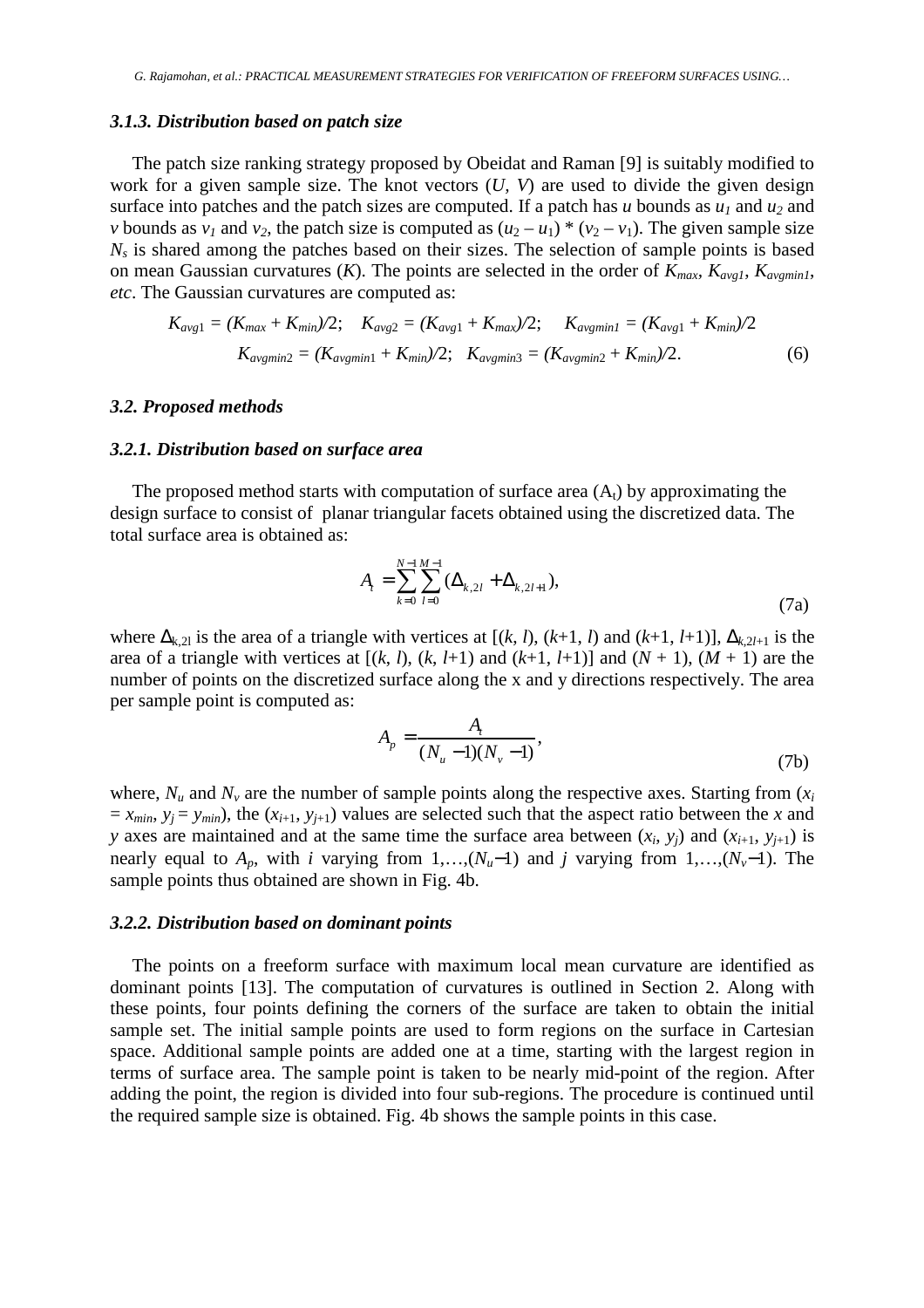

Fig. 4. Sample positions on surface (sample size,  $36 = 6x6$ ) with 5% margin. a) Existing methods. b) Proposed methods.

# **4. Simulation of manufacturing errors**

In general engineering practice, two types of errors such as systematic error and random error are encountered. The systematic errors follow a particular, identifiable pattern so that they can be accounted for more precisely. The random errors do not have any identifiable pattern and hence can be assumed to follow certain probability distribution. Both these types of errors are considered here for simulating the manufactured surfaces.

#### *4.1. Systematic errors*

Systematic errors consist of different wavelengths. The long wavelength errors come from various sources such as errors in machine tool guideways, deflection of workpiece, *etc*., while other wavelength errors are due to vibrations, changing curvatures of surface machined, *etc.* The effect of these errors can be simulated by using appropriate mathematical functions [14].

# *4.1.1. Quadratic form error (*δ*q)*

The quadratic error, representing the error of form, can be approximated using a secondorder polynomial as given in Eq. (8).

$$
\delta_q = b_0 + b_1 x + b_2 y + b_3 xy + b_4 x^2 + b_5 y^2,
$$
\n(8)

where,  $b_0$ ,  $b_1$ ,  $b_2$ ,  $b_3$ ,  $b_4$ , and  $b_5$  are the coefficients of the second-order polynomial. In the present work,  $b_0 = 4.5(10^{-3})$ ,  $b_1 = b_2 = -1.7(10^{-4})$ ,  $b_3 = -4.5(10^{-6})$  and  $b_4 = b_5 = 3.7(10^{-6})$  are taken to get a maximum value of  $\delta_q$  as 0.0105 mm.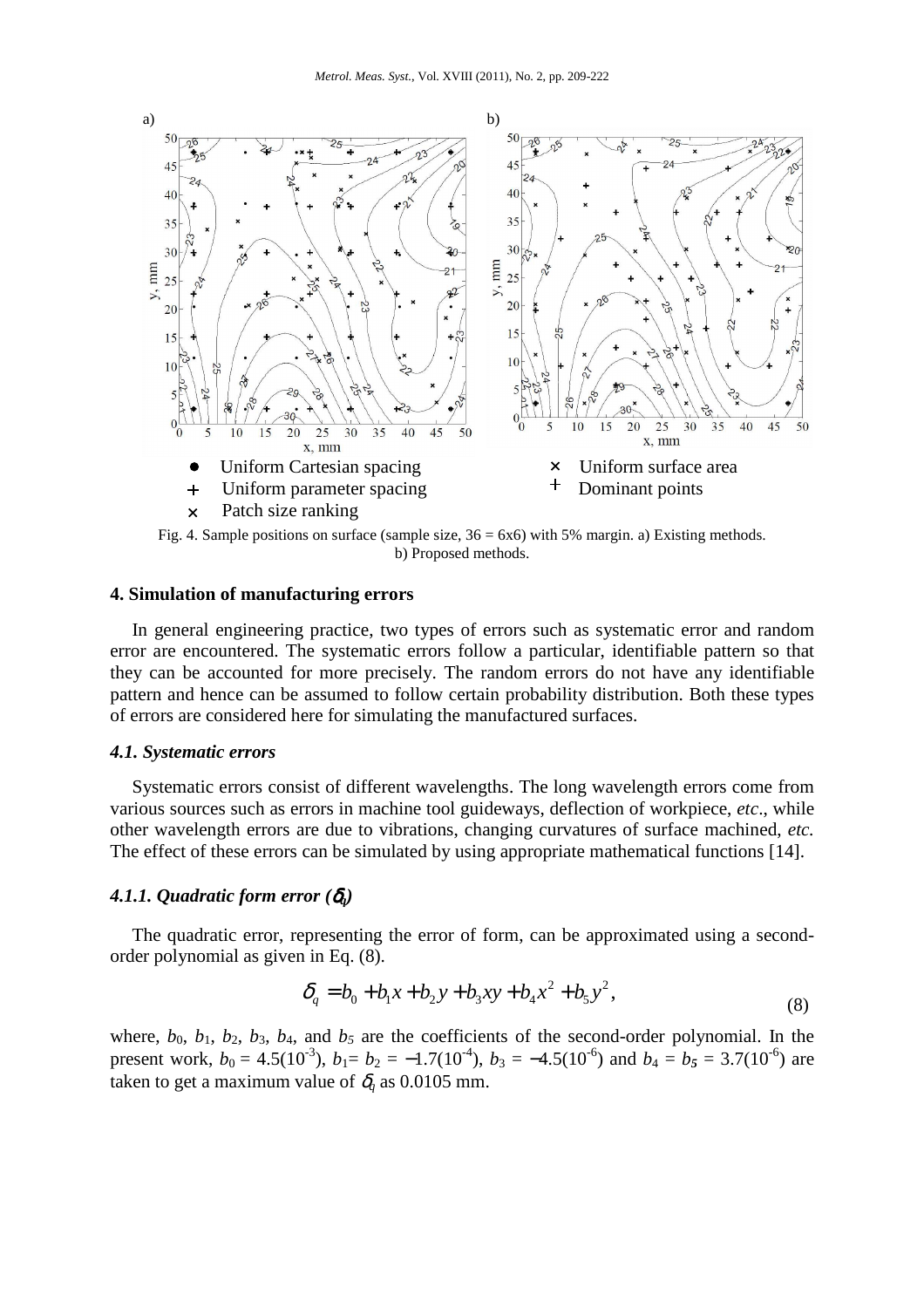#### *4.1.2. Sinusoidal form error (*δ*s)*

The sinusoidal form error can be approximated using a combination of sinusoidal functions as given below:

$$
\delta_s = A \sin(w_x x + w_y y) + B \cos(w_x x + w_y y), \tag{9}
$$

where,  $w_x$  is given by  $2\pi/\lambda_x$  and  $w_y$  is given by  $2\pi/\lambda_y$ ;  $\lambda_x$  and  $\lambda_y$  are wavelengths of sinusoidal components along the *x* and y direction respectively. The amplitudes of sine and cosine components A and B are taken to be 0.005 mm. The wavelengths can be assigned values of 1, 2 and 3 to simulate different sinusoidal form errors. The maximum value of this error component  $(\delta_{s})$  is 0.010 mm.

#### 4.1.3. Machining form error  $(\delta_m)$

When the cutting tool encounters changing machining conditions as in the case of machining of different curvatures in a given surface, form errors are introduced. The machining error distribution is computed on the basis of the mean curvature as shown below:

$$
\delta_m = f_s(i_s - 0.5),\tag{10}
$$

where,  $f_s$  is the maximum machining error. Index  $i_s$  based on mean curvature of the surface is given by  $i_s = (H - H_{min})/(H_{max} - H_{min})$ . The terms *H, H<sub>min</sub> and H<sub>max</sub>* are the mean curvature, minimum mean curvature and maximum mean curvature of the surface respectively. A value of 0.010 mm is chosen for  $f_s$  so that the maximum value of this error component ( $\delta_m$ ) is 0.010 mm.

# *4.2. Random error (*δ*c)*

The random errors in a machining process can be obtained by appropriately conducting a machine capability study. This error may be added to systematic errors and the measurement can be simulated. During the measurement, noise due to the measuring instrument also gets added. The information about relevant range of variation for this random error component can be obtained from the CMM manufacturer's calibration chart.

The random errors have to be lower than the systematic errors. Since the systematic error components used in the present research have been limited to about 0.010 mm, the random error has to be less than this value. The present work represents the random errors  $(\delta_c)$  due to machining and measurement processes by a normal distribution with a mean value of 0.0 mm and standard deviation of 0.001 mm, so that the total value of  $\delta_c$  is about 0.006 mm.

#### *4.3. Combined manufacturing error*

The combined manufacturing error is obtained by superimposing all the error components on the design surface. Fig. 5 shows a 3-D plot of combined errors and the maximum linear error introduced is 25.29  $\mu$ m. If  $S(x_i, y_j, z_{i,j})$  is any sample point on the design surface and its coordinates on the manufactured surface are represented by  $S_m(x_i, y_j, z_{i,j})$ , then  $z_{i,j}$  is given by  $(z_{i,j}+\delta_q+\delta_s+\delta_m+\delta_c)$ . The coordinates  $S_m(x_i, y_j, z_{i,j})$  have to be used for arriving at probe contact during a CMM measurement.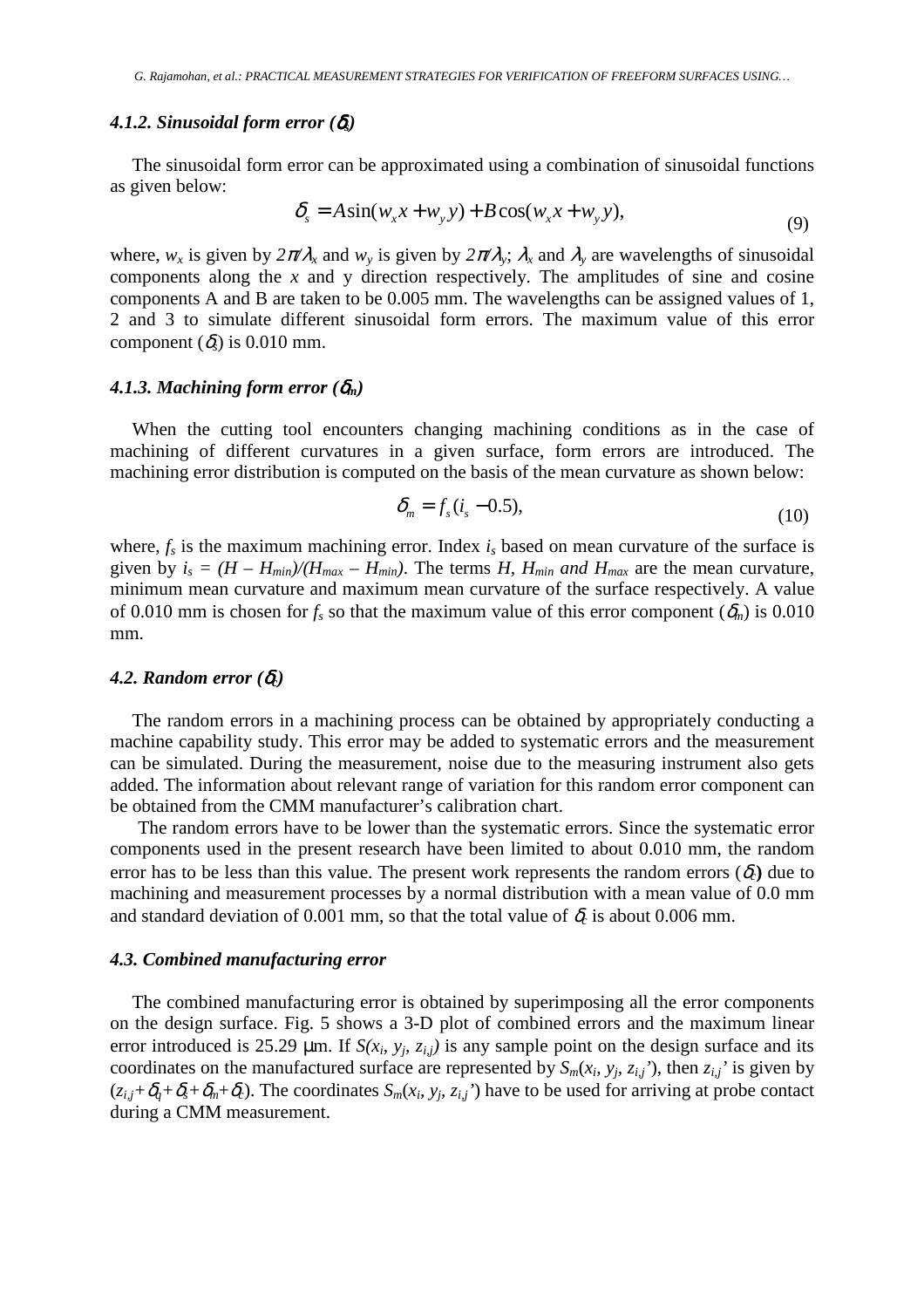#### **5. Computation of probe contact point**

In view of the manufacturing errors present on the freeform features, the probes make contact with the feature at points different from the sample points chosen [10]. Hence, computing the measurement errors based on sample points alone may lead to erroneous results. Therefore, the actual point of contact of the probe with the feature needs to be established first.

Lingadurai and Shunmugam extended a general method to computing the envelope of a circle rolling over the profile [15] to compute the three dimensional envelope using a toroidal element [16]. In this paper, the computation of probe contact for freeform surfaces is done using a hemispherical element in place of toroidal element. This approach requires discretization of bottom half of the probe (hemispherical shape) to the same discretization spacing, namely  $\Delta x$  and  $\Delta y$  (Fig. 6) and the ordinate data for the probe  $(E_{k,l})$  at different sections are to be computed.

The CMM measurement is simulated by positioning the probing system over the freeform surface such that the sample point  $(x_i, y_j)$  coincides with the centre of probe  $(E_{0,0})$ . The probe is then moved steadily downwards until it makes contact with the manufactured surface. For computing the probe contact point, the sum of the probe and surface ordinates  $(E_{k,l}+z_{i,j}^*)$  is computed within the region of interest. The point at which the maximum value of this sum  $(z_{max})$  occurs gives the probe contact point  $(x_c, y_c)$  with the surface. This procedure is repeated for all sample points to get the measurement data  ${S_c}$ .



Fig. 6. Probe contact point.

# (Quadratic error + Sinusoidal  $(\lambda_x = \lambda_y = 1)$  error + Machining error + Random).

# **6. Substitute surface and computation of deviations**

# *6.1 Substitute surface*

Fig. 5. 3-D plot of combined error

The degrees, knot vectors, number of control points and their weights of the substitute surface are taken to be as those of the design surface. Let  ${S_c}$  consist of a set of  $N_s$  measured points and  $\{\bar{u}_i, \bar{v}_i\}$ ,  $l=1,...,N_s$  be the corresponding location parameters in u-v space. The objective is to fit a substitute NURBS surface with  $N=[(n+1)^*(m+1)]$  control points, represented as: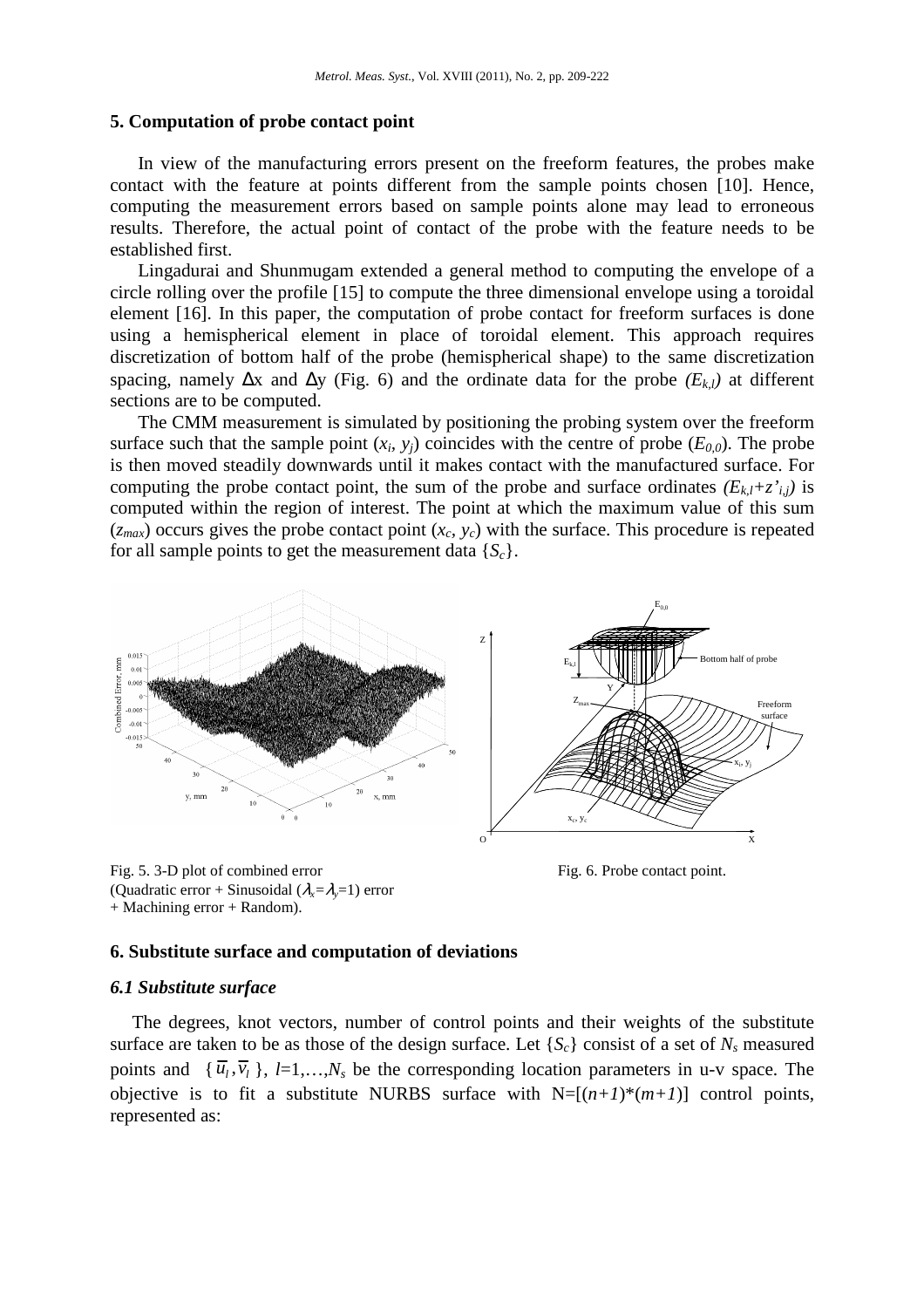$$
S_{s}(\overline{u}, \overline{v}) = \frac{\sum_{i=0}^{n} \sum_{j=0}^{m} N_{i,p}(\overline{u}) N_{j,q}(\overline{v}) w_{i,j} P_{i,j}}{\sum_{i=0}^{n} \sum_{j=0}^{m} N_{i,p}(\overline{u}) N_{j,q}(\overline{v}) w_{i,j}}; \quad \overline{u}, \overline{v} \in [0,1].
$$
\n(11)

A two-step linear approach is reported in the literature for fitting of NURBS surfaces. In the first step, the weights are identified and the control points are computed in the second step [17]. Since the weights are taken to be 1.0, it reduces to a single-step procedure and the algorithmic detail for computing the control points is given in Appendix-A.

#### *6. 2. Computation of deviations*

The deviation of a measured point from the substitute surface is computed in the vertical (linear) and normal directions as shown in Fig.1. The distance between the measured point and corresponding point on the substitute surface along the *z*-axis gives the linear deviation. The shortest distance between the measured point and the substitute surface represents the normal deviation. Let  $e_i$  represent the deviation and  $(e_{max}, e_{min})$  denote the maximum and minimum values of the deviations respectively. The form error is taken to be deviation of the measured points from the substitute surface and it is computed as:

$$
\Delta_{\rm s} = |e_{\rm max} - e_{\rm min}|. \tag{12}
$$

Depending on the nature of the deviations considered, the form error ∆*s* may be expressed as a linear or normal value.

The substitute surface established from the measured points may also be positioned differently with reference to the design surface. The deviations between the substitute and the design surfaces are computed on a point-to-point basis as linear or normal values following the procedure outlined above. For quantifying this error, the maximum and minimum deviations are represented by *pmax* and *pmin*. The form and positional error values are given in Table 1 for different measurement strategies.

#### **7. Results and discussion**

The NURBS surface taken for the present work is a multi-patch surface with data as given in Section 2. The example surface shows substantial variation in its geometry (Fig. 2) and different measurement strategies shown in Fig. 3 can be applied conveniently. The surface is more suitable for an algorithm involving patch-size ranking as suggested by Obeidat and Raman [9]. One can easily visualize the nature of the example surface using contour plots given in Fig. 4 and the distribution of sample points. The distribution of sample points based on uniform Cartesian and parametric spacing leads to a more ordered scheme which is independent of the geometric nature of the surface. The uniform surface area method is giving slightly better distribution which depends to some extent on the surface geometry. The strategies based on patch size ranking and dominant points show much better distribution of sample points with a smaller number of points in flatter regions.

At the sample positions, data corresponding to CMM measurement is obtained on the manufactured surface which represents superimposed systematic and random errors on the design surface. The contact points are determined using the procedure outlined in Section 5. The probe sizes are assumed to be 0.0 and 1.0 mm in this paper. Using the measured points, the substitute surface is established by the procedure given in Appendix A. The linear and normal deviations of the measured points from the substitute surface are computed and the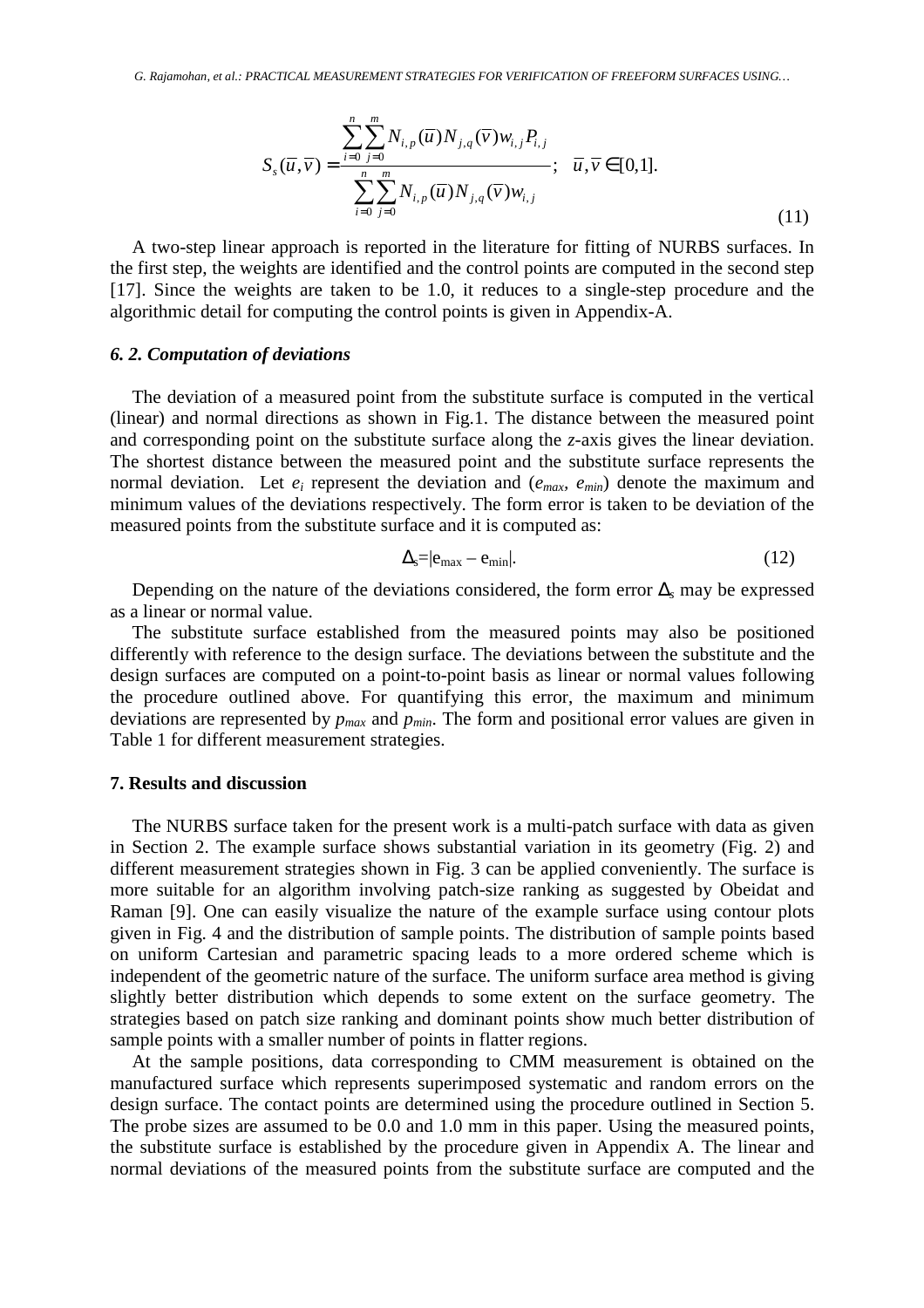form error (*emax*) is arrived at using Eq. (12). Similarly, the deviations of the substitute surface from the design surface are computed to arrive at positional errors, *pmax* and *pmin*. The form and positional error values obtained for different measurement strategies and sample sizes are included in Table 1.

| a)                                      |                                       |                |                          |                     |                          |                      |                 |                      |                                |                     |                        |                      |  |
|-----------------------------------------|---------------------------------------|----------------|--------------------------|---------------------|--------------------------|----------------------|-----------------|----------------------|--------------------------------|---------------------|------------------------|----------------------|--|
| Probe diameter: 0.0 mm                  |                                       |                |                          |                     |                          |                      |                 |                      |                                |                     |                        |                      |  |
|                                         | Error<br>intro-<br>duced<br>$(\mu m)$ | Sample<br>size | <b>Existing Methods</b>  |                     |                          |                      |                 |                      |                                | Proposed Methods    |                        |                      |  |
| Errors<br>consi-<br>dered               |                                       |                | <b>Uniform Cartesian</b> |                     | <b>Uniform Parameter</b> |                      | Patch Size Rank |                      | <b>Uniform Surface</b><br>Area |                     | <b>Dominant Points</b> |                      |  |
|                                         |                                       |                | Form<br>Error            | Pos.<br>Error       | Form<br>Error            | Pos.<br>Error        | Form<br>Error   | Pos.<br>Error        | Form<br>Error                  | Pos.<br>Error       | Form<br>Error          | Pos.<br>Error        |  |
| All Errors<br>$(\lambda_x=\lambda_y=1)$ | 19.31                                 | 36<br>(6x6)    | 5.83                     | $+8.63$<br>$-12.28$ | 3.52                     | $+8.74$<br>$-11.23$  | 2.51            | $+9.45$<br>$-30.81$  | 6.40                           | $+8.90$<br>$-11.58$ | 3.26                   | $+12.38$<br>$-14.14$ |  |
| All Errors<br>+ Random                  | 25.29                                 |                | 4.80                     | $+9.18$<br>$-11.01$ | 4.80                     | $+9.60$<br>$-12.59$  | 2.72            | $+8.66$<br>$-29.71$  | 7.67                           | $+9.68$<br>$-13.55$ | 3.57                   | $+11.98$<br>$-17.48$ |  |
| All Errors<br>$(\lambda_x=\lambda_y=1)$ | 19.31                                 | 64<br>(8x8)    | 6.37                     | $+8.75$<br>$-11.23$ | 6.22                     | $+8.86$<br>$-11.19$  | 3.57            | $+14.76$<br>$-22.41$ | 6.66                           | $+8.92$<br>$-10.81$ | 4.28                   | $+8.70$<br>$-11.92$  |  |
| All Errors<br>+ Random                  | 25.29                                 |                | 6.45                     | $+9.22$<br>$-10.81$ | 7.18                     | $+10.19$<br>$-11.83$ | 4.96            | $+12.56$<br>$-20.73$ | 7.72                           | $+9.65$<br>$-10.98$ | 5.27                   | $+10.17$<br>$-11.27$ |  |
| Probe diameter: 1.0 mm                  |                                       |                |                          |                     |                          |                      |                 |                      |                                |                     |                        |                      |  |
| All Errors<br>$(\lambda_x=\lambda_y=1)$ | 19.31                                 | 36<br>(6x6)    | 6.03                     | $+8.44$<br>$-12.00$ | 3.62                     | $+7.99$<br>$-11.13$  | 2.63            | $+9.25$<br>$-29.15$  | 6.52                           | $+8.88$<br>$-11.63$ | 3.25                   | $+12.60$<br>$-14.19$ |  |
| All Errors<br>+ Random                  | 25.29                                 |                | 7.26                     | $+9.57$<br>$-11.36$ | 4.65                     | $+8.81$<br>$-11.94$  | 4.04            | $+11.25$<br>$-35.13$ | 6.19                           | $+9.27$<br>$-11.65$ | 3.45                   | $+18.70$<br>$-12.45$ |  |
| All Errors<br>$(\lambda_x=\lambda_y=1)$ | 19.31                                 | 64<br>(8x8)    | 6.34                     | $+8.57$<br>$-11.08$ | 6.11                     | $+8.62$<br>$-10.99$  | 3.65            | $+14.58$<br>$-21.80$ | 6.72                           | $+8.92$<br>$-10.83$ | 4.25                   | $+8.74$<br>$-11.79$  |  |
| All Errors<br>+ Random                  | 25.29                                 |                | 6.13                     | $+9.21$<br>$-12.26$ | 6.94                     | $+9.10$<br>$-11.95$  | 4.71            | $+13.01$<br>$-36.63$ | 9.76                           | $+8.96$<br>$-11.02$ | 5.72                   | $+9.73$<br>$-11.31$  |  |

Table 1 Results obtained by different measurement strategies for freeform surfaces (Control points: 5\*5) with 5% margin and discretization interval of ∆*x=*∆*y*=100 µm. a) Linear error (µm). b) Normal error (µm).

| b)                                      |                                       |                     |                          |                     |                          |                     |                 |                      |                                |                     |                        |                      |  |
|-----------------------------------------|---------------------------------------|---------------------|--------------------------|---------------------|--------------------------|---------------------|-----------------|----------------------|--------------------------------|---------------------|------------------------|----------------------|--|
| Probe diameter: 0.0 mm                  |                                       |                     |                          |                     |                          |                     |                 |                      |                                |                     |                        |                      |  |
| Errors<br>consi-<br>dered               | Error<br>intro-<br>duced<br>$(\mu m)$ | Sam-<br>ple<br>size | <b>Existing Methods</b>  |                     |                          |                     |                 |                      |                                | Proposed Methods    |                        |                      |  |
|                                         |                                       |                     | <b>Uniform Cartesian</b> |                     | <b>Uniform Parameter</b> |                     | Patch Size Rank |                      | <b>Uniform Surface</b><br>Area |                     | <b>Dominant Points</b> |                      |  |
|                                         |                                       |                     | Form<br>Error            | Pos.<br>Error       | Form<br>Error            | Pos.<br>Error       | Form<br>Error   | Pos.<br>Error        | Form<br>Error                  | Pos.<br>Error       | Form<br>Error          | Pos.<br>Error        |  |
| All Errors<br>$(\lambda_x=\lambda_y=1)$ | 18.78                                 | 36<br>(6x6)         | 5.25                     | $+8.18$<br>$-12.22$ | 3.21                     | $+8.23$<br>$-11.15$ | 2.44            | $+8.99$<br>$-28.94$  | 5.93                           | $+8.46$<br>$-11.46$ | 3.13                   | $+11.79$<br>$-12.76$ |  |
| All Errors<br>$+$ Random                | 24.62                                 |                     | 4.31                     | $+8.73$<br>$-10.75$ | 4.27                     | $+9.06$<br>$-12.51$ | 2.72            | $+8.22$<br>$-27.82$  | 7.12                           | $+9.19$<br>$-13.43$ | 3.52                   | $+11.41$<br>$-15.80$ |  |
| All Errors<br>$(\lambda_x=\lambda_y=1)$ | 18.78                                 | 64<br>(8x8)         | 5.65                     | $+8.30$<br>$-11.17$ | 5.79                     | $+8.39$<br>$-11.12$ | 3.47            | $+14.07$<br>$-20.53$ | 6.19                           | $+8.47$<br>$-10.71$ | 4.06                   | $+8.27$<br>$-11.03$  |  |
| All Errors<br>+ Random                  | 24.62                                 |                     | 6.03                     | $+8.77$<br>$-10.76$ | 6.90                     | $+9.65$<br>$-11.52$ | 4.89            | $+11.96$<br>$-19.06$ | 7.15                           | $+9.16$<br>$-10.85$ | 5.12                   | $+9.20$<br>$-11.11$  |  |
| Probe diameter: 1.0 mm                  |                                       |                     |                          |                     |                          |                     |                 |                      |                                |                     |                        |                      |  |
| All Errors<br>$(\lambda_x=\lambda_y=1)$ | 18.78                                 | 36<br>(6x6)         | 5.41                     | $+8.02$<br>$-11.92$ | 3.35                     | $+7.59$<br>$-11.02$ | 2.49            | $+8.79$<br>$-27.44$  | 6.05                           | $+8.43$<br>$-11.51$ | 3.12                   | $+12.01$<br>$-12.81$ |  |
| All Errors<br>$+$ Random                | 24.62                                 |                     | 6.56                     | $+9.10$<br>$-11.27$ | 4.57                     | $+8.37$<br>$-11.82$ | 3.81            | $+10.70$<br>$-32.05$ | 5.74                           | $+8.80$<br>$-11.49$ | 3.31                   | $+17.84$<br>$-11.17$ |  |
| All Errors<br>$(\lambda_x=\lambda_y=1)$ | 18.78                                 | 64<br>(8x8)         | 5.62                     | $+8.14$<br>$-10.99$ | 5.72                     | $+8.19$<br>$-10.89$ | 3.55            | $+13.90$<br>$-19.99$ | 6.26                           | $+8.47$<br>$-10.72$ | 4.04                   | $+8.31$<br>$-11.02$  |  |
| All Errors<br>+ Random                  | 24.62                                 |                     | 5.90                     | $+8.75$<br>$-12.16$ | 6.80                     | $+8.69$<br>$-11.23$ | 4.52            | $+12.39$<br>$-33.56$ | 9.10                           | $+8.96$<br>$-11.02$ | 5.44                   | $+8.85$<br>$-10.66$  |  |

Table 1a gives form and positional errors based on linear deviation (*i.e*. along *z*-axis). With all errors, namely systematic and random, combined, the total manufacturing error is 25.29 µm. With a probe diameter of 0.0 mm and sample size of 36 (6x6), the uniform surface area method is able to capture a maximum form error of 7.67 µm when all the errors are present. Without random error added, again the uniform surface area method is able to capture 6.40 µm. In terms of positional error, the uniform surface area method is one among the three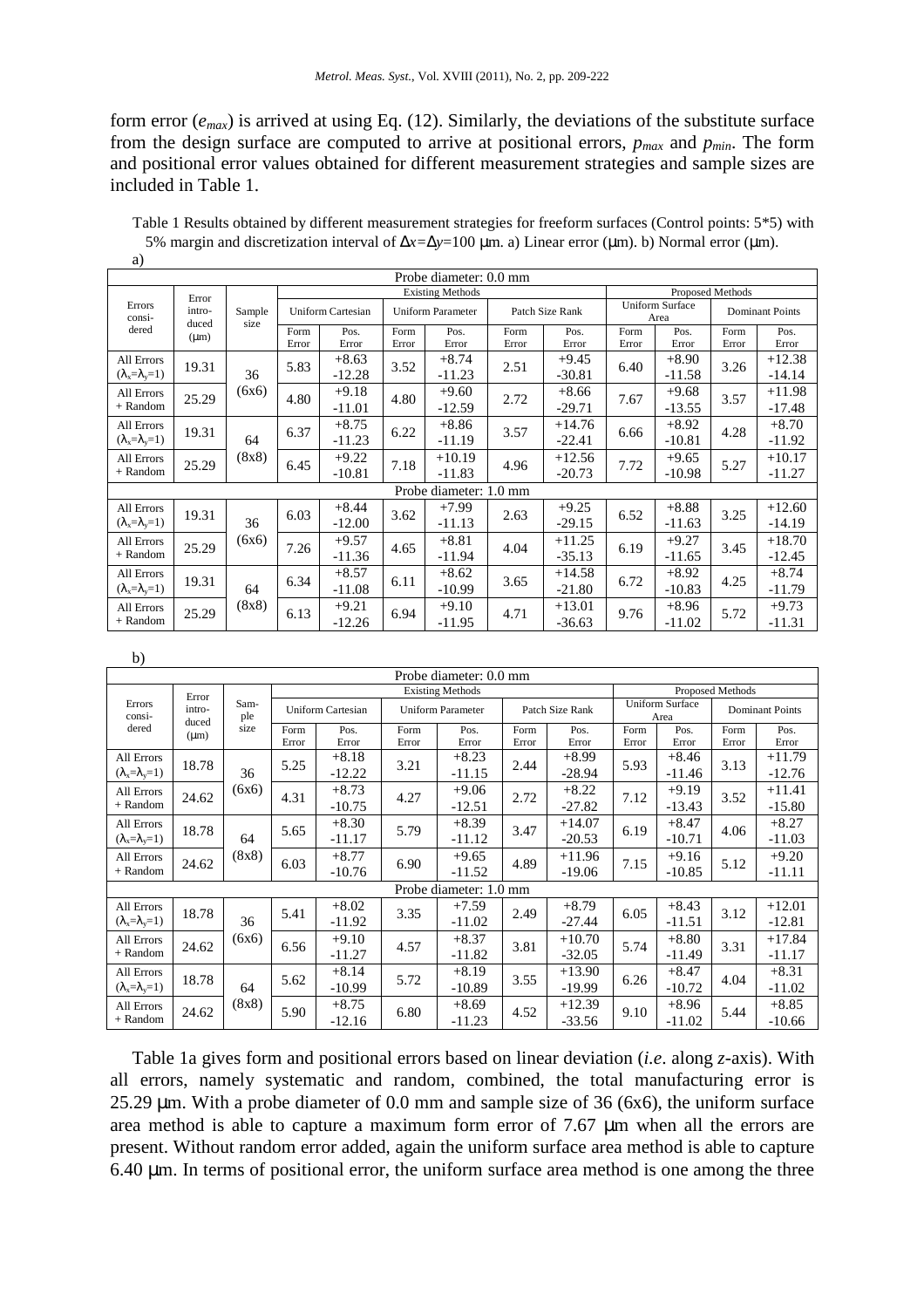methods (uniform Cartesian:  $9.18 + 11.01 = 20.19$   $\mu$ m, uniform parametric:  $9.60 + 12.59 = 22.19$  µm and uniform surface area:  $9.68 + 13.55 = 23.23$  µm) yielding lower values, when all errors are present. The same is true when only systematic error is present. When the sample size is increased to 64 (8x8), Table 1(a) shows that higher form error values are captured and the positional errors are reduced.

With a probe of 1.00 mm diameter and larger sample size of 64 (8x8), the uniform surface area method captures the highest form error value of 9.76 µm and lowest positional error of 19.98 (*i.e*. 8.96 + 11.02) µm.

The form and positional error values based on linear deviations are given in Table 1b. It may be seen that the total error on the manufactured surface is 24.62 µm considering the normal direction, while it is 25.29  $\mu$ m in the linear direction. The values of form and positional errors are also reduced in the normal direction, but the relative performance of the measurement strategies remains the same as that seen in the linear direction.

# **8. Conclusions**

This paper deals with practical aspects of verifying freeform surfaces with a CMM. The measurement margins and probe size have been considered in the present work. Two measurement strategies based on uniform distribution in Cartesian and parametric space yield ordered sample points irrespective of the nature of surface geometry. Other three strategies viz. patch size ranking, uniform surface area and dominant points based methods consider the geometric nature of the surface. The possible manufacturing errors have been added to the design surface and data points corresponding to the measurement using a CMM have been arrived at for different sampling methods by considering the probe contact.

Even though the distribution of points with uniform surface area based method is slightly better than those using uniform Cartesian and parametric spacing methods, it exhibits superior performance in terms of capturing higher form error values with low positional error.

The present study can be extended to cover freeform surfaces of varying complexities and the performance of the different measurement strategies can be further evaluated.

# **Appendix – A**

# **Construction of Substitute Surface**

Taking  $\{S_c\}$  as a set of  $N_s$  measured points and  $\{\overline{u}_l, \overline{v}_l\}$ ,  $l=1,\ldots,N_s$  will be the corresponding location parameters in *u*−*v* space. To fit a substitute surface, the NURBS surface with  $N=[(n+1)*(m+1)]$  control points is taken [17] as:

$$
S_{s}(\overline{u}, \overline{v}) = \frac{\sum_{i=0}^{n} \sum_{j=0}^{m} N_{i, p}(\overline{u}) N_{j, q}(\overline{v}) w_{i, j} P_{i, j}}{\sum_{i=0}^{n} \sum_{j=0}^{m} N_{i, p}(\overline{u}) N_{j, q}(\overline{v}) w_{i, j}}; \quad \overline{u}, \overline{v} \in [0, 1] \quad .
$$
\n(13)

After rearranging the terms on the left and right hand sides, the above equation (13) can be compactly written in matrix form as:

$$
BX = XBw; \quad BY = YBw; \quad BZ = ZBw,
$$
\n
$$
(14)
$$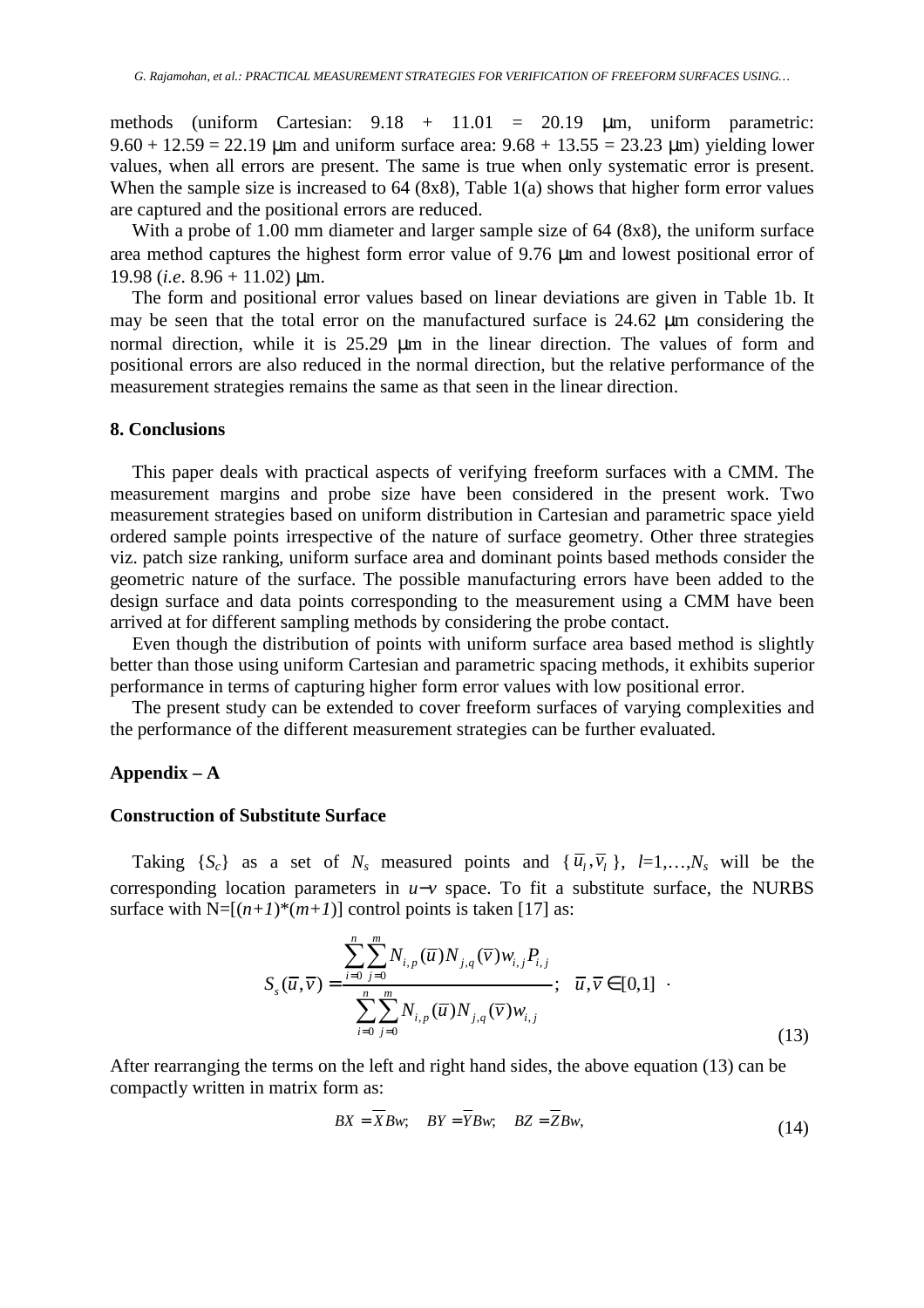where:

$$
B = \begin{bmatrix} N_{0,p}(\overline{u}_1)N_{0,q}(\overline{v}_1) & \cdots & N_{n,p}(\overline{u}_1)N_{m,q}(\overline{v}_1) \\ \vdots & \vdots & \ddots & \vdots \\ N_{0,p}(\overline{u}_{N_s})N_{0,q}(\overline{v}_{N_s}) & \cdots & N_{n,p}(\overline{u}_{N_s})N_{m,q}(\overline{v}_{N_s}) \end{bmatrix},
$$
  
\n
$$
X = \begin{bmatrix} X_1 & \cdots & X_N \end{bmatrix}^T = \begin{bmatrix} w_1x_1 & \cdots & w_Nx_N \end{bmatrix}^T, \quad Y = \begin{bmatrix} Y_1 & \cdots & Y_N \end{bmatrix}^T = \begin{bmatrix} w_1y_1 & \cdots & w_Ny_N \end{bmatrix}^T,
$$
  
\n
$$
Z = \begin{bmatrix} Z_1 & \cdots & Z_N \end{bmatrix}^T = \begin{bmatrix} w_1z_1 & \cdots & w_Nz_N \end{bmatrix}^T, \quad w = \begin{bmatrix} w_1 & \cdots & w_N \end{bmatrix}^T,
$$
  
\n
$$
\overline{X} = Diag \begin{bmatrix} x_1' & \cdots & x_{N_s} \end{bmatrix}^T, \quad \overline{Y} = Diag \begin{bmatrix} y_1' & \cdots & y_{N_s} \end{bmatrix}^T, \quad \overline{Z} = Diag \begin{bmatrix} z_1' & \cdots & z_{N_s} \end{bmatrix}^T, \quad (15)
$$

 $\{x_k, y_k, z_k\}$  are the control points in Cartesian space and  $\{x_l, y_l, z_l\}$  are the measured points. The control points can be obtained by estimating the weights matrix *w*. Taking all the weights to be equal to 1, the control points can be obtained by solving (14) in homogenous space. The coordinates of the control points in Cartesian space can be computed as:

$$
x_k = X_k / w_k ; y_k = Y_k / w_k ; z_k = Z_k / w_k ; \quad \text{for } k = 1, ..., N. \tag{16}
$$

#### **References**

- [1] Li, Y., Gu, P. (2004). Freeform surface inspection techniques state of the art review. *Computer Aided Design*, 36(13), 1395-1417.
- [2] ElKott, D.F., Veldhuis, S.C. (2005). Isoparametric line sampling for the inspection planning of sculptured surfaces. *Computer Aided Design*, 37, 189-200.
- [3] Cho, M.W., Kim, K. (1995). New inspection planning strategy for sculptured surfaces using coordinate measuring machine. *International Journal of Production Research*, 33(2), 427-444.
- [4] Pahk, H.J., Jung, M.Y., Hwang, S.W., Kim, Y.H., Hong, Y.S., Kim, S.G. (1995). Integrated precision inspection system for manufacturing of moulds having CAD defined features. *International Journal of Advanced Manufacturing Technology*, 10, 198-207.
- [5] Edgeworth, R., Wilhelm, R.G. (1999). Adaptive sampling for coordinate metrology. *Precision Engineering*, 23, 144-154.
- [6] ElKott, D.F., ElMaraghy, H.A., Nassef, A.O. (1999). Sampling for freeform surfaces inspection planning. In *Proceedings of ASME Design Engineering Technical Conference*. Nevada, 1-9.
- [7] ElKott, D.F., ElMaraghy, H.A., ElMaraghy, W.H. (2002). Automatic sampling for CMM inspection planning of freeform surfaces. *International Journal of Production Research*, 40(11), 2653-2676.
- [8] Ainsworth, I., Ristic, M., Brujic, D. (2000). CAD-based measurement path planning for freeform shapes using contact probes. *International Journal of Advanced Manufacturing Technology*, 16, 23-31.
- [9] Obeidat, S.M., Raman, S. (2009). An intelligent sampling method for inspecting freeform surfaces. *International Journal of Advanced Manufacturing Technology*, 40, 1125-1136.
- [10] Rajamohan, G., Shunmugam, M.S., Samuel, G.L. (2011). Effect of probe size and measurement strategies on freeform profile deviations using coordinate measuring machine. *Measurement*, 44(5), 832-841.
- [11] Piegl, L., Tiller, W. (1997). The NURBS Book. Berlin: Springer-Verlag.
- [12] Rogers, D.F., Adams, J.A. (2002). Mathematical Elements for Computer Graphics. New Delhi: Tata McGraw-Hill Pub. Co. Ltd.